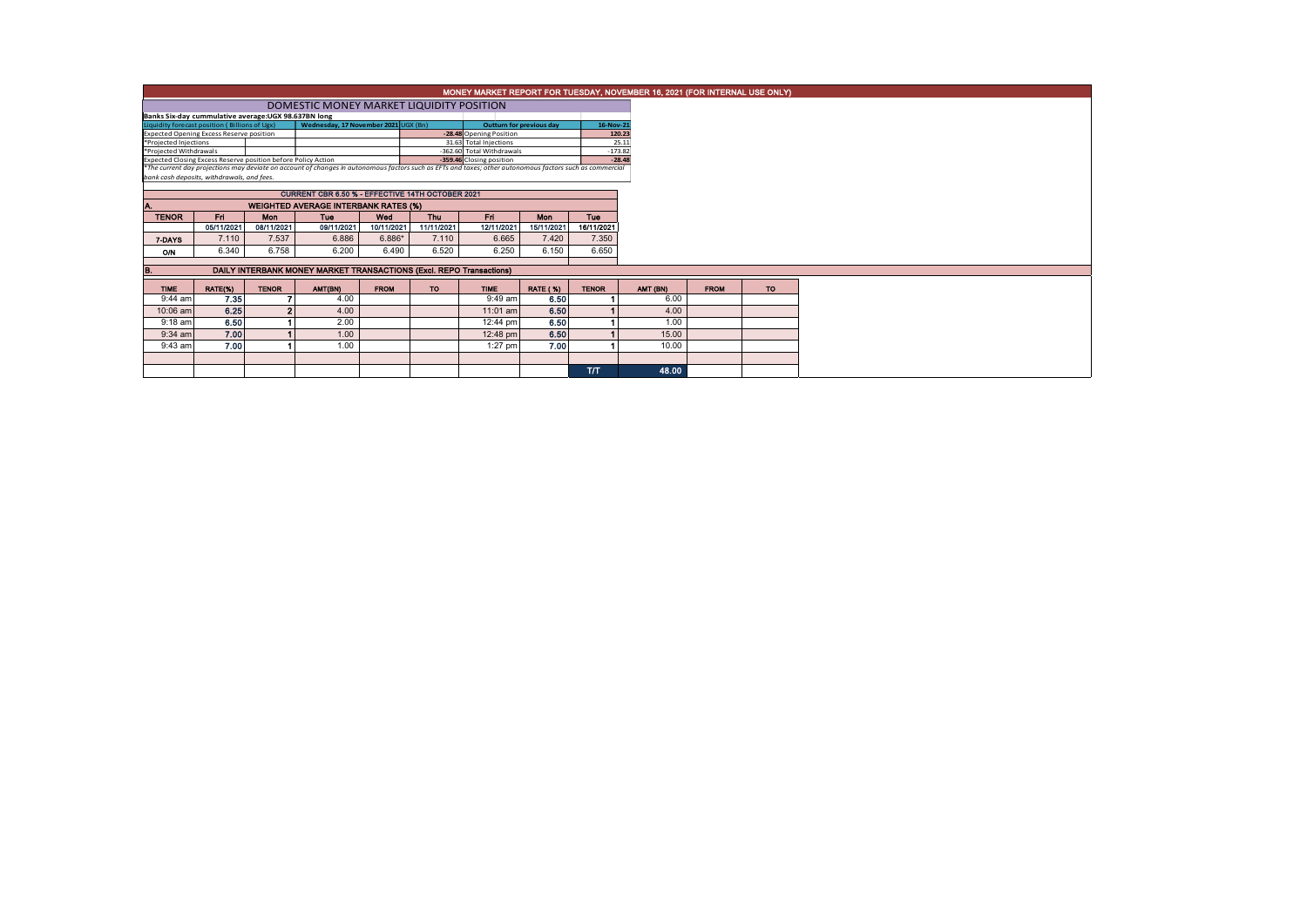| IC.                                                                                                      | <b>CBR AND THE 7- DAY WAR INTERBANK RATES</b> |                     |                                                                                             |                     |                                                  |                                                                   |                  |                |              |            |                          |  |            |            |  |  |
|----------------------------------------------------------------------------------------------------------|-----------------------------------------------|---------------------|---------------------------------------------------------------------------------------------|---------------------|--------------------------------------------------|-------------------------------------------------------------------|------------------|----------------|--------------|------------|--------------------------|--|------------|------------|--|--|
| 9.500<br>9.000<br>8.500<br>8.000<br>7.500<br>7.000<br>6.500<br>6.000<br>5.500<br>5.000<br>4.500<br>4.000 | .                                             |                     |                                                                                             |                     |                                                  | $\mathbb{R}$ , we define the set of $\mathbb{R}$                  |                  |                |              |            |                          |  |            |            |  |  |
|                                                                                                          | 01/11/2021                                    | 02/11/2021          | 03/11/2021                                                                                  | 04/11/2021          | 05/11/2021                                       | 08/11/2021                                                        |                  | 09/11/2021     | 10/11/2021   | 11/11/2021 | 12/11/2021               |  | 15/11/2021 | 16/11/2021 |  |  |
|                                                                                                          |                                               |                     |                                                                                             |                     |                                                  |                                                                   |                  |                |              |            |                          |  |            |            |  |  |
|                                                                                                          |                                               |                     |                                                                                             |                     |                                                  | • Overnight WAR -7-day WAR - CBR rate - Upper bound - Lower bound |                  |                |              |            |                          |  |            |            |  |  |
| D.                                                                                                       |                                               |                     | MONETARY POLICY OPERATIONS MATURITIES PROFILE: (18-NOV- 2021 TO 09-DEC- 2021)               |                     |                                                  |                                                                   |                  |                |              |            |                          |  |            |            |  |  |
| <b>DATE</b>                                                                                              | <b>THUR</b>                                   | <b>THUR</b>         | <b>THUR</b>                                                                                 | <b>THUR</b>         | <b>THUR</b>                                      | <b>TOTAL</b>                                                      |                  |                |              |            |                          |  |            |            |  |  |
| <b>REPO</b>                                                                                              | 18-Nov-21<br>616.77                           | 25-Nov-21<br>$\sim$ | 02-Dec-21<br>÷.                                                                             | 09-Dec-21<br>$\sim$ | 16-Dec-21<br>$\sim$                              | 616.77                                                            |                  |                |              |            |                          |  |            |            |  |  |
| <b>REV REPO</b>                                                                                          |                                               | $\sim$              | $\sim$                                                                                      | $\sim$              | $\sim$                                           |                                                                   |                  |                |              |            |                          |  |            |            |  |  |
| <b>BOU BILL/DEI</b>                                                                                      | 431.25                                        | $\sim$              | 180.00                                                                                      | $\sim$              | 20.00                                            | 631.25                                                            |                  |                |              |            |                          |  |            |            |  |  |
| <b>TOTALS</b>                                                                                            | 1.048.02                                      | $\Delta \sim 10^4$  | 180.00                                                                                      | $\Delta \phi = 0$   | 20.00                                            | 1,248.02                                                          |                  |                |              |            |                          |  |            |            |  |  |
|                                                                                                          |                                               |                     | Total O/S Deposit Auction & BOU Bill balances held by BOU up to 27 JANUARY 2022: UGX 722 BN |                     |                                                  |                                                                   |                  |                |              |            |                          |  |            |            |  |  |
|                                                                                                          |                                               |                     | Total O/S Repo, Reverse Repo, BOU Bill balances held by BOU: UGX 1,339 BN                   |                     |                                                  |                                                                   |                  |                |              |            |                          |  |            |            |  |  |
|                                                                                                          | (EI) STOCK OF TREASURY SECURITIES             |                     |                                                                                             |                     | <b>MONETARY POLICY MARKET OPERATIONS</b><br>EII) |                                                                   |                  |                |              |            |                          |  |            |            |  |  |
|                                                                                                          | LAST TBIILS ISSUE DATE: 11-NOVEMBER--2021     |                     |                                                                                             |                     |                                                  | (VERTICAL REPOS, REV-REPOS, DEPOSIT AUCTIONS & BOU BILL)          |                  |                |              |            |                          |  |            |            |  |  |
|                                                                                                          | On-the-run O/S T-BILL STOCKs (Bns-UGX)        |                     | 6,764.03                                                                                    | 17/11/2021          | OMO                                              | <b>ISSUE DATE</b>                                                 | <b>AMOUNT</b>    | <b>WAR</b>     | <b>RANGE</b> |            | <b>TENOR</b>             |  |            |            |  |  |
|                                                                                                          | On-the-run O/S T-BONDSTOCKs(Bns-UGX)          |                     | 21,558.63                                                                                   | 17/11/2021 REPO     |                                                  | 08-Oct -                                                          | 180.00           | 6.500          |              |            |                          |  |            |            |  |  |
| TOTAL TBILL & TBOND STOCK- UGX<br>28.322.66                                                              |                                               |                     |                                                                                             |                     | <b>REPO</b>                                      | 11-Oct                                                            | 80.00            | 6.500          |              |            |                          |  |            |            |  |  |
| O/S=Outstanding                                                                                          | TOTAL STOCK YTM (%)                           |                     | <b>CHANGE IN</b>                                                                            |                     | <b>REPO</b><br><b>REPO</b>                       | $12$ -Oct<br>13-Oct                                               | 168.00<br>138.00 | 6.500<br>6.500 |              |            |                          |  |            |            |  |  |
| <b>MATURITY</b>                                                                                          | (BN UGX)                                      | AT CUT OFF*         |                                                                                             |                     | <b>REPO</b>                                      | 14-Oct                                                            | 228.00           | 6,500          |              |            | $\overline{7}$           |  |            |            |  |  |
| 91                                                                                                       | 125.10                                        | 6.555               | YTM (+/-)<br>0.016                                                                          |                     | <b>REPO</b>                                      | 25-Oct                                                            | 230.00           | 6.500          |              |            | 3                        |  |            |            |  |  |
| 182                                                                                                      | 441.59                                        | 8.500               | 0.081                                                                                       |                     | <b>REPO</b>                                      | 26-Oct                                                            | 88.50            | 6.500          |              |            | $\overline{\phantom{0}}$ |  |            |            |  |  |
| 364                                                                                                      | 6,197.34                                      | 10.500              | 0.350                                                                                       |                     | <b>REPO</b>                                      | 27-Oct                                                            | 227.00           | 6.500          |              |            |                          |  |            |            |  |  |
| 2YR                                                                                                      | 200.00                                        | 10.000              | $-1.500$                                                                                    |                     | <b>REPO</b>                                      | 28-Oct                                                            | 251.00           | 6.500          |              |            | $\overline{7}$           |  |            |            |  |  |
| 3YR                                                                                                      | $\sim$                                        | 13.100              | 1.710                                                                                       |                     | <b>REPO</b>                                      | 02-Nov                                                            | 128.00           | 6.500          |              |            | $\overline{2}$           |  |            |            |  |  |
| 5YR                                                                                                      | 1,219.91                                      | 13.000              | $-0.410$                                                                                    |                     | <b>REPO</b>                                      | 04-Nov                                                            | 408.50           | 6.500          |              |            | $\overline{7}$           |  |            |            |  |  |
| <b>10YR</b>                                                                                              | 10,109.18                                     | 13.500              | $-0.239$                                                                                    |                     | <b>BBILL</b>                                     | 04-Nov                                                            | 135.27           | 7.012          |              |            | 28                       |  |            |            |  |  |
| 15YR                                                                                                     | 8,469.61                                      | 15,500              | 1.410                                                                                       |                     | <b>BBILL</b>                                     | 04-Nov                                                            | 9.89             | 7.003          |              |            | 56                       |  |            |            |  |  |
| <b>20YR</b>                                                                                              | 1.559.93                                      | 15,500              | $-0.450$                                                                                    |                     | <b>BBILL</b>                                     | 04-Nov                                                            | 59.97            | 7.452          |              |            | 84                       |  |            |            |  |  |
|                                                                                                          |                                               |                     | Cut OFF is the lowest price/ highest yield that satisfies the auction awarded amount.       |                     | <b>REPO</b>                                      | 05-Nov                                                            | 68.00            | 6.500          |              |            | 6                        |  |            |            |  |  |
|                                                                                                          |                                               |                     |                                                                                             |                     | <b>REPO</b>                                      | 08-Nov                                                            | 169.00           | 6.500          |              |            | 3                        |  |            |            |  |  |
|                                                                                                          |                                               |                     |                                                                                             |                     | <b>REPO</b>                                      | 10-Nov                                                            | 236.50           | 6.500          |              |            |                          |  |            |            |  |  |
|                                                                                                          |                                               |                     |                                                                                             |                     | <b>REPO</b>                                      | 11-Nov                                                            | 616.00           | 6.500          |              |            | $\overline{7}$           |  |            |            |  |  |
|                                                                                                          |                                               |                     |                                                                                             |                     |                                                  | WAR-Weighted Average Rate                                         |                  |                |              |            |                          |  |            |            |  |  |